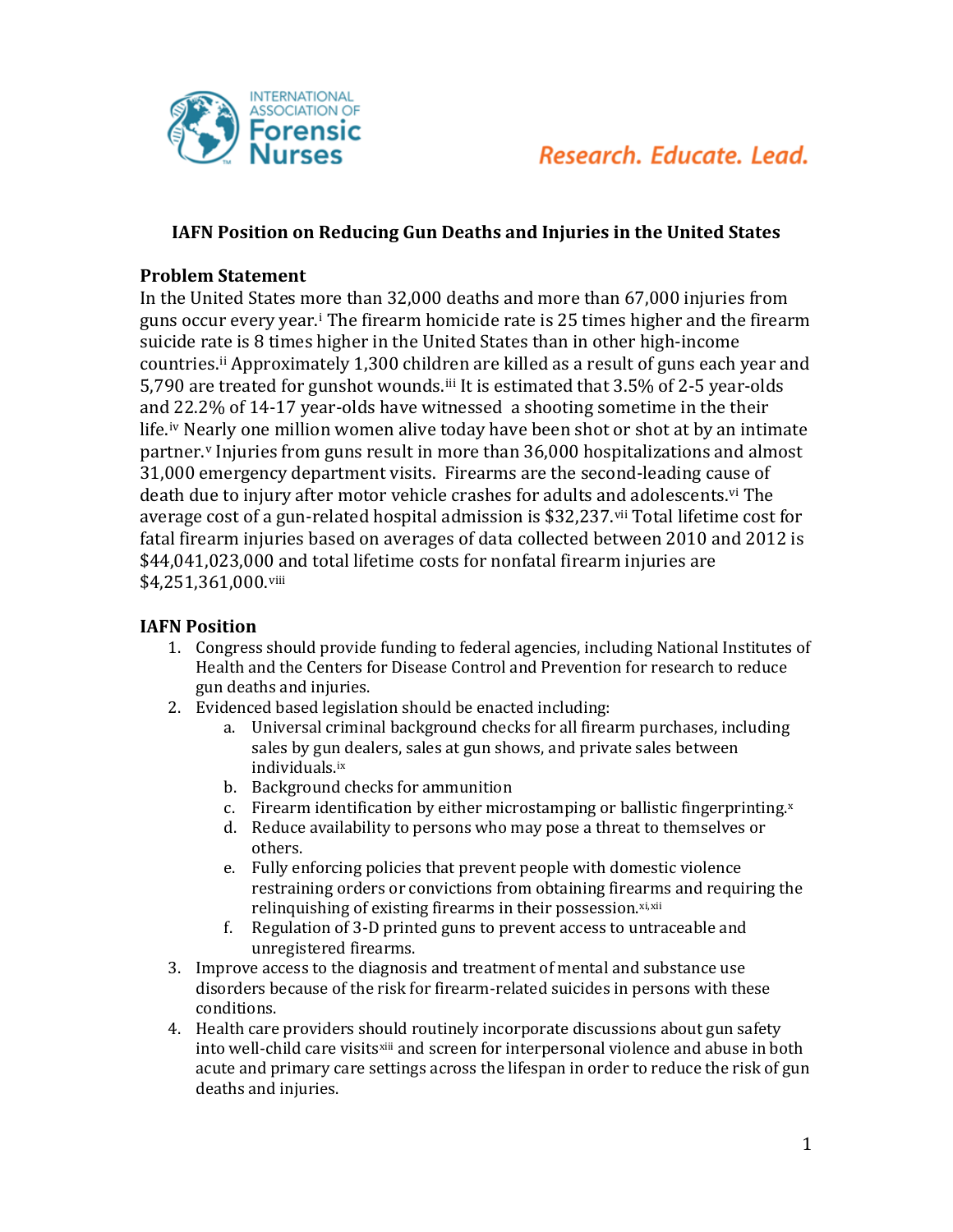

# Research, Educate, Lead.

5. Creating school-wide programs that address bullying, violence, anger, depression and other social and emotional issues that impede academic achievement[.xiv](#page-2-13)

#### **Rationale**

Deaths and injuries caused by guns are a public health problem requiring a public health solution. Like any other type of injury prevention, it is essential to have research to guide interventions to improve health outcomes. Current CDC funding for gun violence research is less than 0.085% of the total research budget, even though it is clear that public health research has brought about significant change to some of the nation's most critical health problems, including smoking, motor vehicle accidents and infectious diseases. More robust research, with the necessary funding, is needed to create pathways to reducing gun deaths and injuries. Regardless, there is evidence that specific commonsense restrictions on firearms access can enhance safety. Legislators need to be willing to use this information to create laws to protect the health of Americans.

Forensic nurses provide specialized nursing care that focuses on patient populations affected by violence and trauma. The forensic nursing role includes: education, prevention, and detection and treatment of the effects of violence in individuals, families, communities and populations.[xv](#page-2-14) Forensic nurses are involved at many levels and in many settings with patients impacted by gun violence. As nurse death investigators they work alongside medical examiners and coroners (or may be employed as coroners themselves), at the scenes of shootings and suicides. Working with victims of intimate partner violence, sexual assault, elder abuse and child abuse they provide support and education about the risks of injury and homicide when there is a gun in the home, and document and assist in the treatment of these injuries. They testify in criminal trials about the histories of gun-related assaults reported by patients and threats of gun violence used to coerce or intimidate victims in crimes across the US. Forensic nurses also see in their patients the acute and chronic effects of witnessing gun violence that manifest in myriad physical and mental health challenges. And as more communities come together to analyze response systems to better address violent crime, including gun violence, forensic nurses are often at the table advocating for the medical-forensic needs of these vulnerable patients and the institutional resources needed to provide effective care. No community in America is untouched by gun violence. The cost of gun injuries, to individuals, families and our society should no longer be ignored.

Authored by: IAFN Board of Directors, 2018 Developed: August, 2018 ©International Association of Forensic Nurses